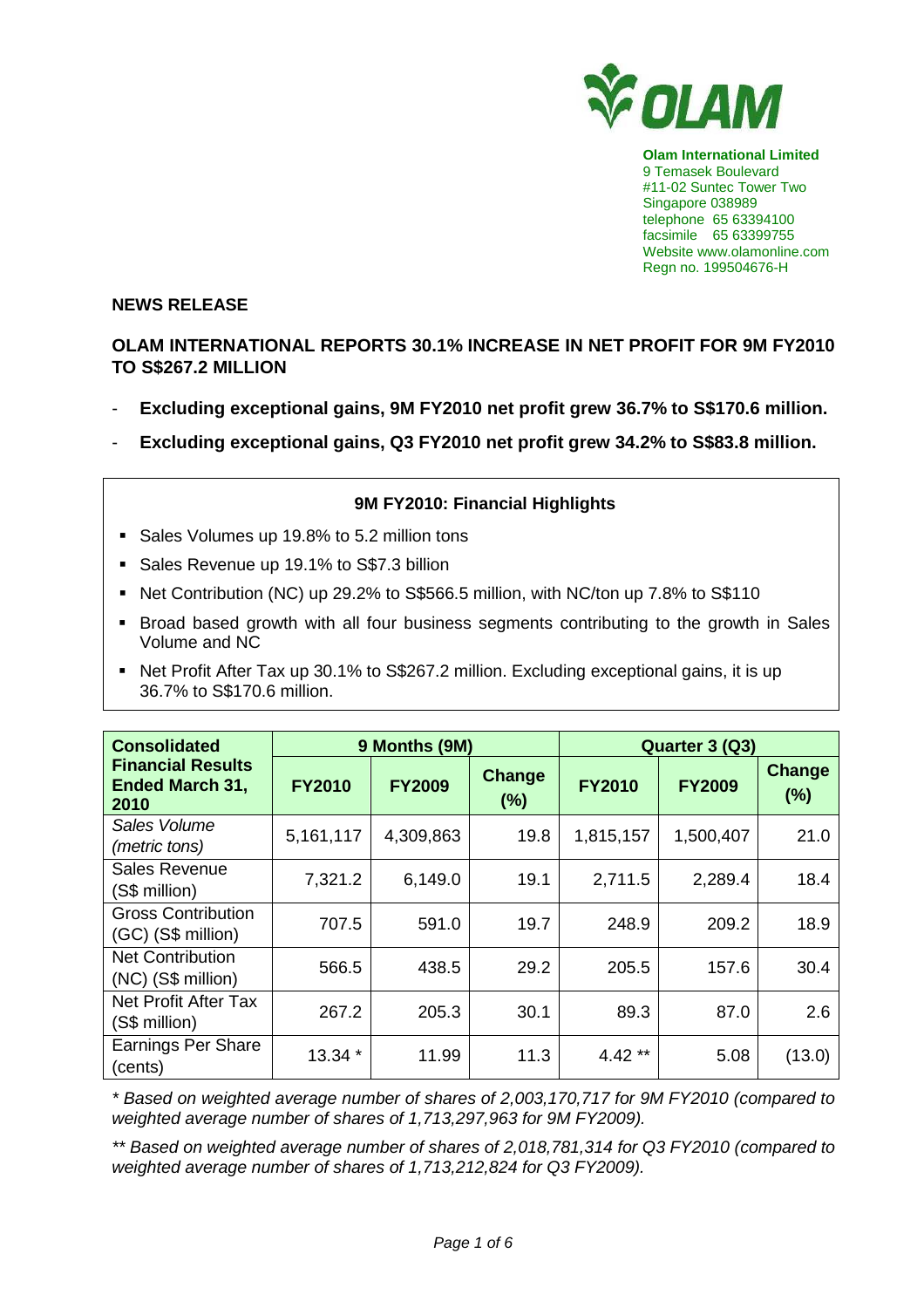

Singapore, May 13, 2010 – Olam International Limited ("Olam" or "the Group"), a leading global, integrated supply chain manager and processor of agricultural products and food ingredients, today reported a 30.1% increase in Net Profit After Tax to S\$267.2 million for the nine months ended March 31, 2010 ("9M FY2010"). Excluding exceptional gains recorded in both the comparative periods, net profit grew 36.7% to S\$170.6 million.

Net Profit After Tax for the three months ended March 31, 2010 ("Q3 FY2010") was S\$89.3 million, an increase of 2.6% when compared to Q3 FY 2009, a quarter in which Olam recorded significant exceptional gains. Without these exceptional gains in both periods, net profit grew 34.2% to S\$83.8 million in Q3 FY2010.

Olam's Group CFO, Krishnan Ravikumar said: "Net Profit growth of 36.7% for 9M FY2010 and 34.2% for Q3 FY2010 (excluding exceptional gains in both comparative periods) is strong evidence of the effectiveness of our new corporate strategy. More importantly, excluding exceptional gains, our Net Profit Margins have improved by 30 basis points from 2.03% to 2.33% in 9M FY2010 indicating that our selective upstream and midstream integration strategy is paying off."

He added: "We recorded S\$96.6 million as exceptional gains for 9M FY2010. This was essentially on account of negative goodwill arising from the completion of the Purchase Price Allocation for the tomato processing assets in the US and the almond orchards in Australia."

Olam's Group Managing Director and CEO, Sunny Verghese remarked: "Our strong 9M FY2010 results provide demonstrable evidence of the effective execution of our corporate strategy that we announced in August 2009. We have executed 15 of the top 20 initiatives identified in that plan and have achieved early success. We executed on our plan to selectively integrate upstream into plantations (Almonds in Australia, Coffee in Laos), farming of select annual crops (Peanuts and Beans in Argentina, Rice in Nigeria and Mozambique) and Dairy farming (through New Zealand Farming Systems Uruguay. Similarly, we have also executed on our plan to selectively invest in value-added midstream processing initiatives (Wheat milling in Nigeria and Ghana, Tomato Paste Manufacturing in the US, Mechanical Cashew Processing in Nigeria and Cote d'Ivoire and Sweet & Condensed Milk and Evaporated Milk Manufacturing in Cote d'Ivoire). These initiatives will enable us to improve our Net Profit Margins over the course of our next two three-year planning cycles."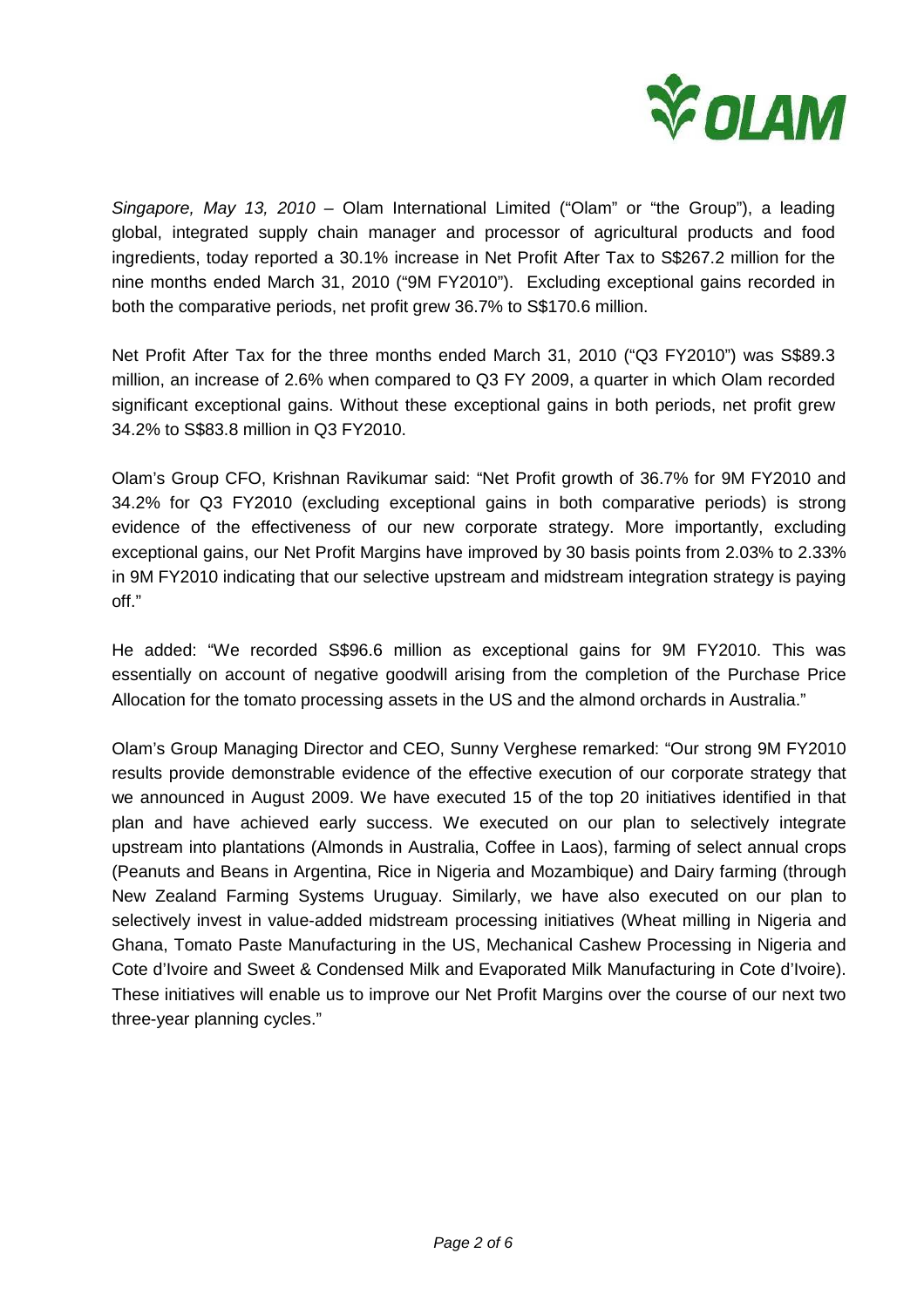

#### **Group Financial Review**

During 9M FY2010, Sales Volume rose 19.8% to 5.2 million metric tons while Sales Revenue increased 19.1% to reach S\$7.3 billion. NC grew 29.2% to S\$566.5 million as a result of higher Sales Volume and margin per ton. NC per ton increased 7.9% from S\$102 to S\$110. Food Staples & Packaged Foods and Edible Nuts, Spices & Beans segments led the growth in Sales Volume and NC during this period.

Sales Volume in Q3 FY2010 increased 21.0%, leading to an 18.4% rise in Sales Revenue during the period. With higher Sales Volume, NC grew 30.4% as per ton margin improved significantly from S\$105 to S\$113. While Food Staples & Packaged Foods and Industrial Raw Materials led the growth in Sales Volume, NC growth was broad-based across all four business segments.

| <b>Edible Nuts, Spices</b>            | 9 Months (9M) |               |                      | Quarter 3 (Q3) |               |                      |
|---------------------------------------|---------------|---------------|----------------------|----------------|---------------|----------------------|
| & Beans                               | <b>FY2010</b> | <b>FY2009</b> | <b>Change</b><br>(%) | <b>FY2010</b>  | <b>FY2009</b> | <b>Change</b><br>(%) |
| Sales Volume                          |               | 617,742       | 24.3                 | 256,843        | 223,623       | 14.9                 |
| (metric tons)                         | 767,853       |               |                      |                |               |                      |
| <b>Sales Revenue</b><br>(S\$ million) | 1,010.7       | 802.6         | 25.9                 | 311.0          | 277.6         | 12.1                 |
| NC (S\$ million)                      | 130.3         | 97.6          | 33.5                 | 56.7           | 44.2          | 28.4                 |
| NC Per Ton (S\$)                      | 170           | 158           | 7.6                  | 221            | 198           | 11.6                 |

#### **Segmental Review**

The **Edible Nuts, Spices & Beans** segment grew Sales Volume by 24.3% and NC by 33.5% during 9M FY2010. In Q3 FY2010, Sales Volume increased 14.9% and NC rose 28.4%. The growth came largely from Spices & Dehydrates, Edible Nuts and Sesame. The strong performance by Spices & Dehydrates was mainly due to Olam Tomato Processing in the US performing better than expectations. The commissioning of the cashew pre-cleaning line in the US in Q3 FY2010 also supported margin growth in this segment.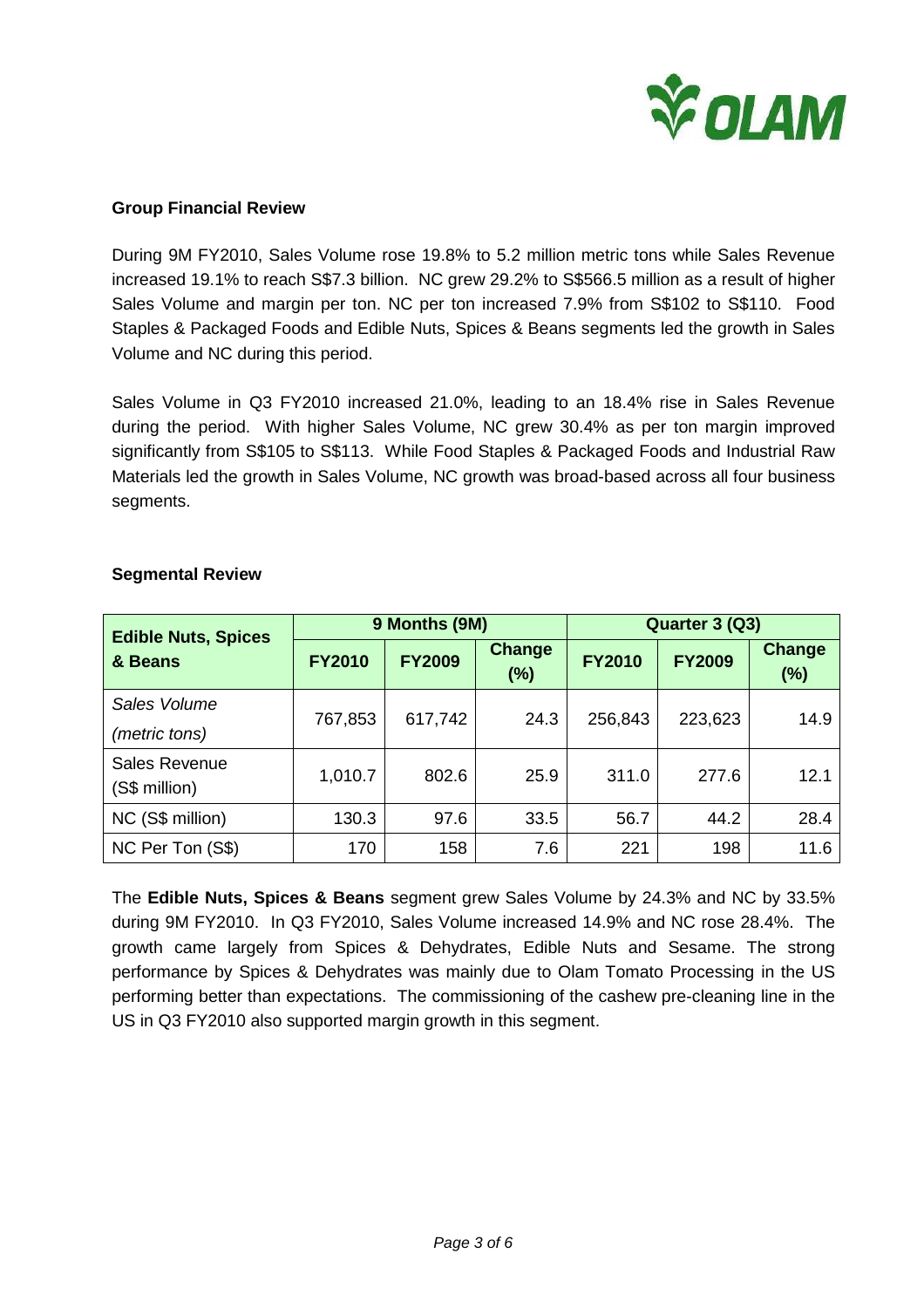

| <b>Confectionery &amp;</b>            | 9 Months (9M) |               |                         | Quarter 3 (Q3) |               |                      |
|---------------------------------------|---------------|---------------|-------------------------|----------------|---------------|----------------------|
| <b>Beverage</b><br><b>Ingredients</b> | <b>FY2010</b> | <b>FY2009</b> | <b>Change</b><br>$(\%)$ | <b>FY2010</b>  | <b>FY2009</b> | <b>Change</b><br>(%) |
| Sales Volume                          | 1,013,633     | 965,375       | 5.0                     | 426,821        | 409,828       | 4.1                  |
| (metric tons)                         |               |               |                         |                |               |                      |
| Sales Revenue<br>(S\$ million)        | 2,956.9       | 2,584.9       | 14.4                    | 1,305.8        | 1,139.9       | 14.6                 |
| NC (S\$ million)                      | 146.8         | 123.5         | 18.9                    | 50.8           | 42.0          | 20.7                 |
| NC Per Ton (S\$)                      | 145           | 128           | 13.3                    | 119            | 103           | 15.5                 |

The **Confectionery & Beverage Ingredients** segment registered single-digit growth in Sales Volume for both 9M FY2010 and Q3 FY2010 as a result of the continued short crop in Cocoa and Coffee in Cote d'Ivoire and Colombia respectively. Differentials for near-term supply of Cocoa and Coffee stayed firm on account of the short crop and sustained market demand.. This, coupled with an increased provision of value-added solutions, including value-added cocoa processing in Nigeria and Spain, helped improve NC per ton by 13.3% and 15.5% in 9M FY2010 and Q3 FY2010 respectively.

| <b>Food Staples &amp;</b>             | 9 Months (9M) |               |                  | Quarter 3 (Q3) |               |                      |
|---------------------------------------|---------------|---------------|------------------|----------------|---------------|----------------------|
| <b>Packaged Foods</b>                 | <b>FY2010</b> | <b>FY2009</b> | Change<br>$(\%)$ | <b>FY2010</b>  | <b>FY2009</b> | <b>Change</b><br>(%) |
| Sales Volume                          |               | 1,907,354     | 26.5             | 799,153        | 612,465       | 30.5                 |
| (metric tons)                         | 2,412,754     |               |                  |                |               |                      |
| <b>Sales Revenue</b><br>(S\$ million) | 2,053.3       | 1,679.8       | 22.2             | 689.9          | 570.2         | 21.0                 |
| NC (S\$ million)                      | 192.2         | 139.5         | 37.8             | 63.5           | 46.8          | 35.9                 |
| NC Per Ton (S\$)                      | 80            | 73            | 9.6              | 80             | 76            | 5.3                  |

Sales Volume and NC for the **Food Staples & Packaged Foods** segment rose 26.5% and 37.8% respectively in 9M FY2010 as Q3 FY2010 recorded strong Sales Volume and NC growth at 30.5% and 35.9% respectively. All products within this segment experienced growth during this period, including Dairy Products which continued to see improvement in demand. Crown Flour Mills, the wheat processing facility which was acquired in Nigeria in January 2010, also contributed to the growth in Sales Volume during Q3 FY2010. The Sugar business encountered some headwinds in India and to a lesser extent in Indonesia as a result of a sharp correction in prices during Q3 FY2010.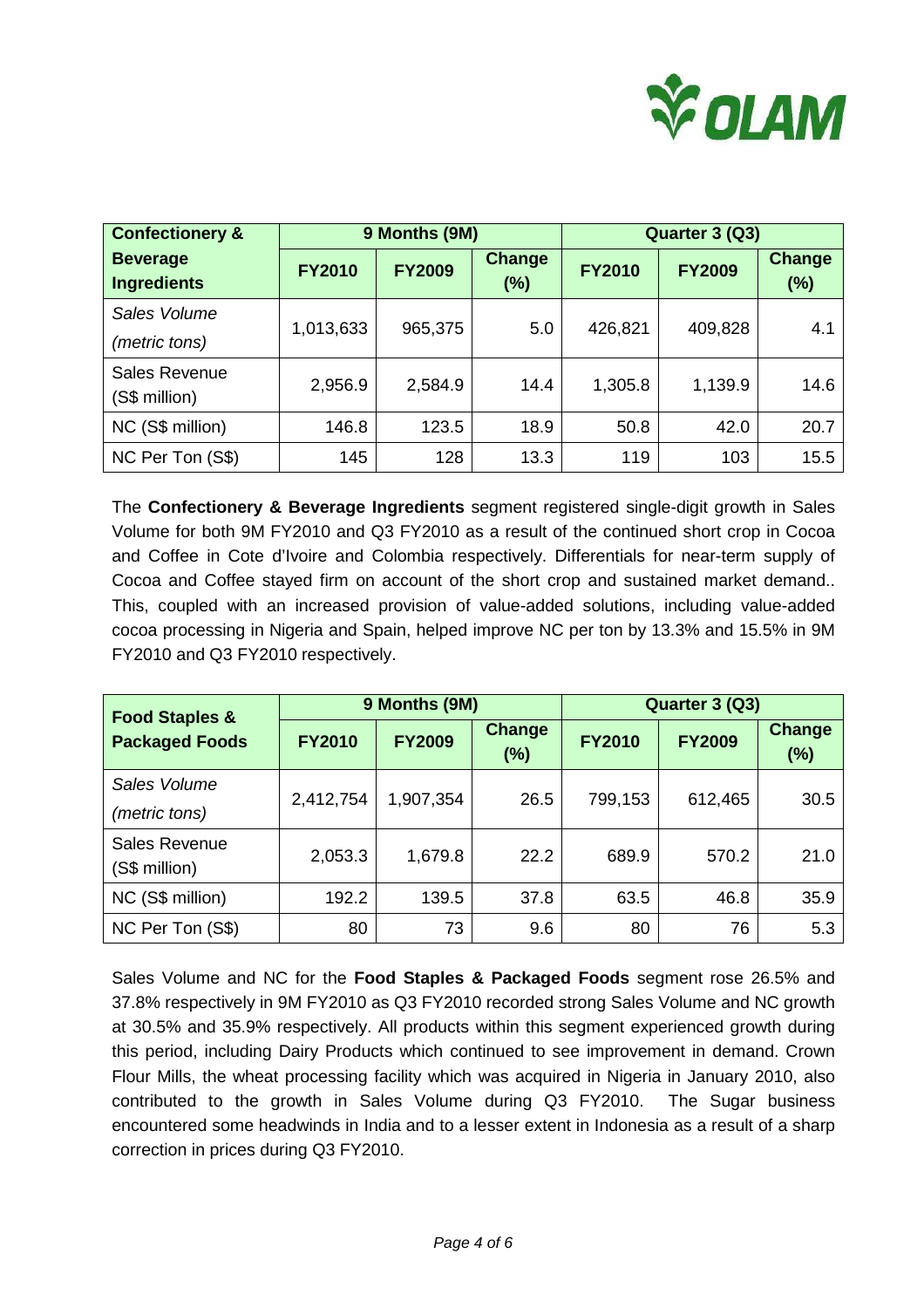

| <b>Industrial Raw</b>                 | 9 Months (9M) |               |                      | Quarter 3 (Q3) |               |                      |
|---------------------------------------|---------------|---------------|----------------------|----------------|---------------|----------------------|
| <b>Materials</b>                      | <b>FY2010</b> | <b>FY2009</b> | <b>Change</b><br>(%) | <b>FY2010</b>  | <b>FY2009</b> | <b>Change</b><br>(%) |
| Sales Volume                          |               |               | 18.0                 | 332,340        |               | 30.6                 |
| (metric tons)                         | 966,876       | 819,392       |                      |                | 254,491       |                      |
| <b>Sales Revenue</b><br>(S\$ million) | 1,300.3       | 1,081.7       | 20.2                 | 404.9          | 301.7         | 34.2                 |
| NC (S\$ million)                      | 97.2          | 77.9          | 24.8                 | 34.5           | 24.6          | 40.1                 |
| NC Per Ton (S\$)                      | 101           | 95            | 6.3                  | 104            | 97            | 7.2                  |

The **Industrial Raw Materials** segment sustained its strong recovery into Q3 FY2010 as the pick-up in demand for cotton continued even as prices rallied. The exit of a few major competitors in the cotton industry helped Olam secure higher market share across several markets, including China, Turkey, Bangladesh, Thailand and Vietnam, leading to higher sales volumes. In addition, Wool exports from Australia improved during this quarter. Wood Products continued to see a revival in demand in Asia although demand for the housing market in China has softened a little with recent government measures to cool down the property market. Olam also started exporting teak wood from Costa Rica, a new origin for Wood Products. As a result, Sales Volume and NC increased 30.6% and 40.1% during this period with NC per ton rising 7.2% from S\$97 to S\$104. For 9M FY2010, Sales Volume grew 18.0% and NC improved 24.8%. Margin per ton recovered 6.3% from S\$95 to S\$101.

#### **Outlook and Prospects**

Given the results achieved in 9M FY2010 and the continued effective execution of its long term strategic growth plan, the Group is well on track towards meeting its growth targets for FY2010.

. . . . .

## **Note**:

This release should be read and understood only in conjunction with the full text of Olam International Limited's 9M FY2010 and Q3 FY2010 Financial Statements lodged on SGXNET on May 13, 2010.